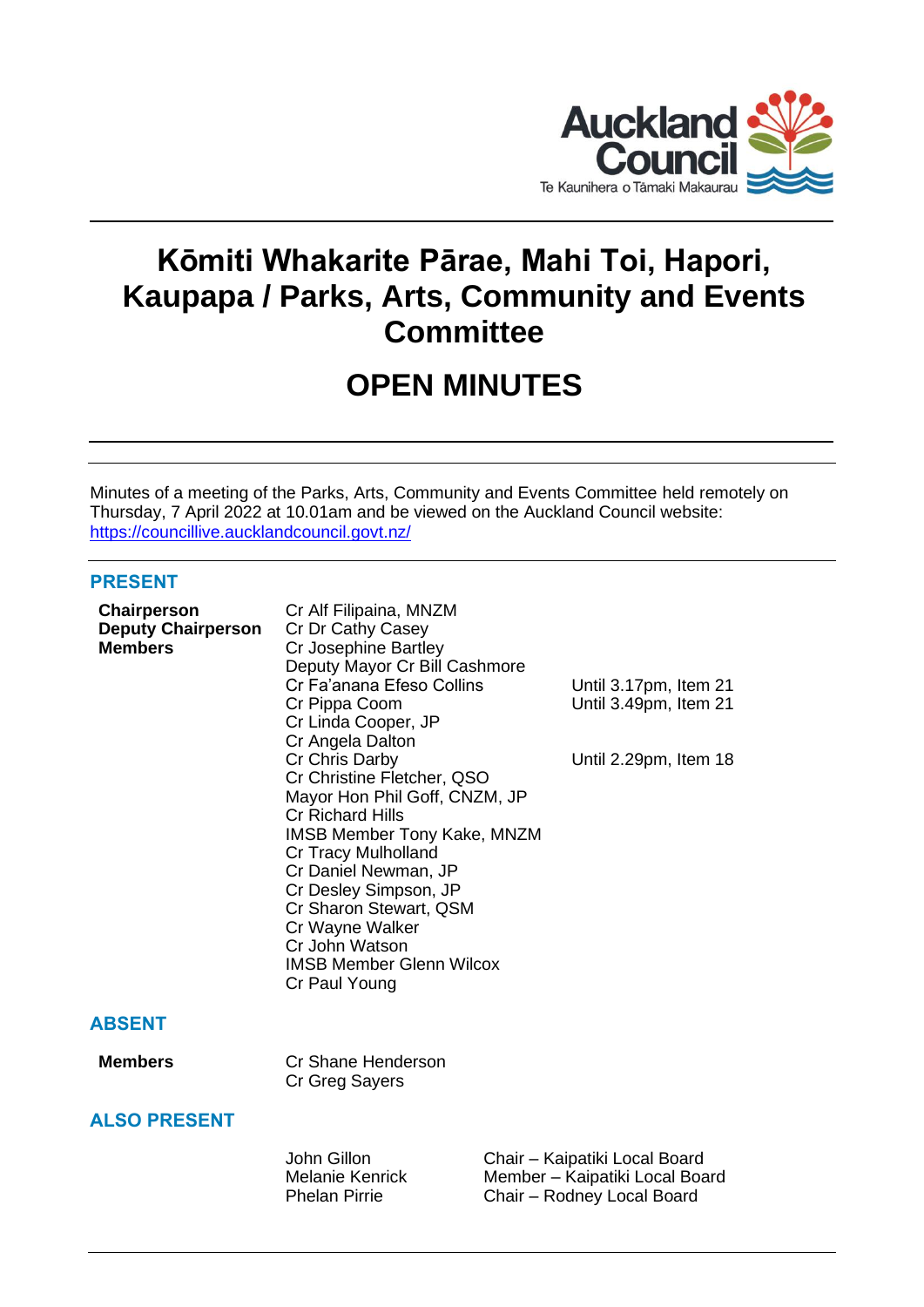

Louise Johnston Member – Rodney Local Board<br>Gary Brown Chair – Hibiscus and Bays Loca Chair – Hibiscus and Bays Local Board Victoria Short Deputy Chair – Hibiscus and Bays Local Board Lemauga Lydia Sosene Chair Mangere-Otahuhu Local Board Member – Whau Local Board

Note: all members of the committee and those presenting attended via electronic link.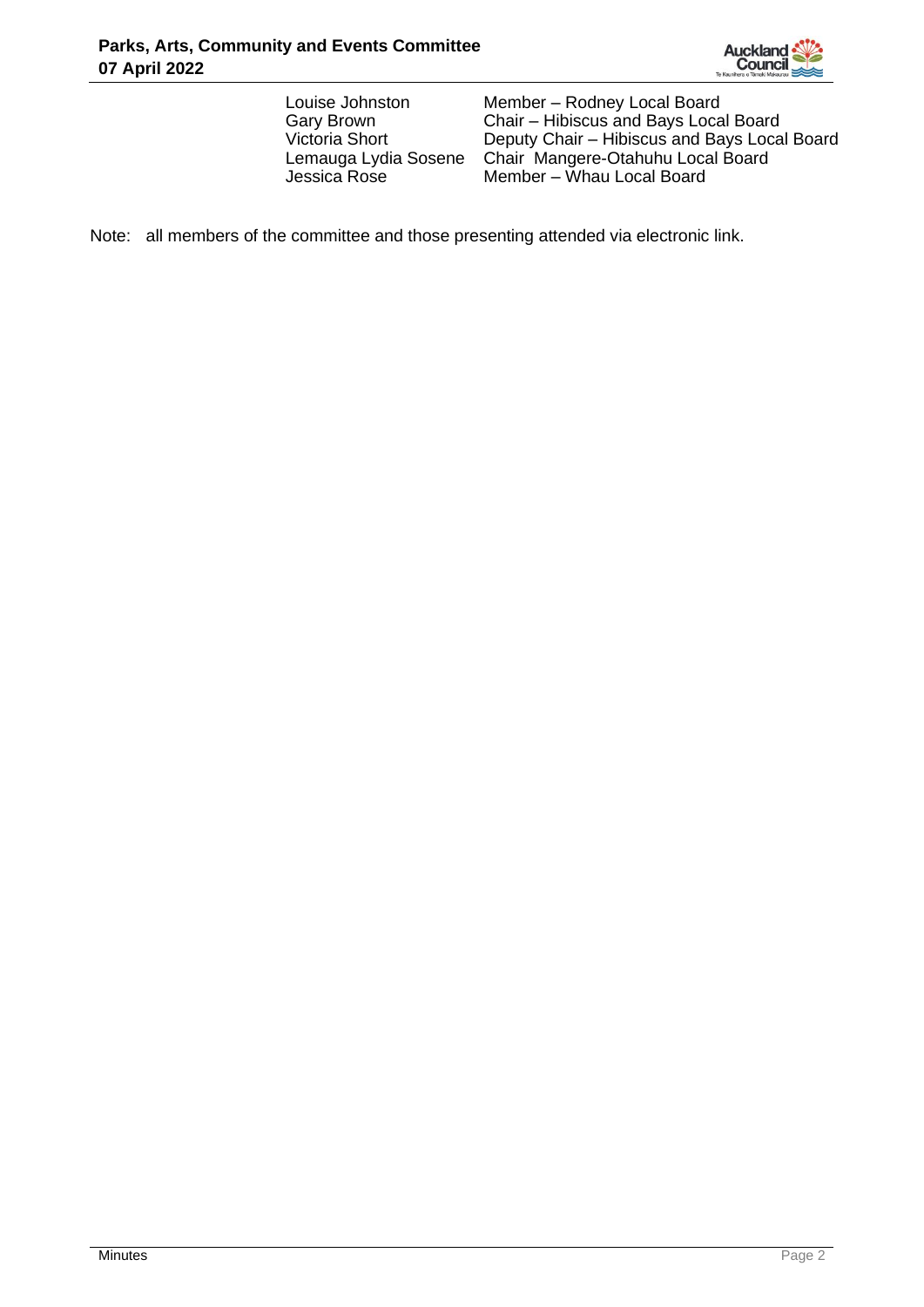

Note: a roll-call was conducted that ascertained the following members were in attendance at the commencement of the meeting:

| <b>Member</b>            |              | <b>Member</b>               |              |
|--------------------------|--------------|-----------------------------|--------------|
| Cr A Filipaina           | $\checkmark$ | Cr R Hills                  | $\checkmark$ |
| Cr J Bartley             | $\checkmark$ | <b>IMSB Member T Kake</b>   | $\checkmark$ |
| Cr C Casey               | $\checkmark$ | Cr T Mulholland             | $\checkmark$ |
| Deputy Mayor BC Cashmore | $\checkmark$ | Cr D Newman                 | $\checkmark$ |
| Cr E Collins             | $\checkmark$ | Cr G Sayers - apology       |              |
| Cr P Coom                | $\checkmark$ | Cr D Simpson                | $\checkmark$ |
| Cr L Cooper              | $\checkmark$ | Cr S Stewart                | $\checkmark$ |
| Cr A Dalton              | $\checkmark$ | Cr W Walker                 | $\checkmark$ |
| Cr C Darby               | $\checkmark$ | Cr J Watson                 | $\checkmark$ |
| Cr C Fletcher            | $\checkmark$ | <b>IMSB Member G Wilcox</b> | $\checkmark$ |
| Mayor P Goff             | $\checkmark$ | Cr P Young                  | $\checkmark$ |
| Cr S Henderson - apology |              |                             |              |

# **1 Apologies**

Resolution number PAC/2022/14

MOVED by Cr C Casey, seconded by Cr A Filipaina:

**That the Parks, Arts, Community and Events Committee:**

**a) accept the apology from**

## **Absence**

**Cr S Henderson Cr G Sayers**

**Early Departure**

**Cr L Cooper Cr C Darby Cr C Fletcher – on council business Cr D Simpson – on council business**

**CARRIED**

Note: Subsequently, Cr L Cooper did not depart early.

# **2 Declaration of Interest**

Cr L Cooper declared an interest in Item 18 – Council whānau Statement of Commitment to minimise alcohol related harm.

Cr D Newman declared and interest in Item 18 - Council whānau Statement of Commitment to minimise alcohol related harm.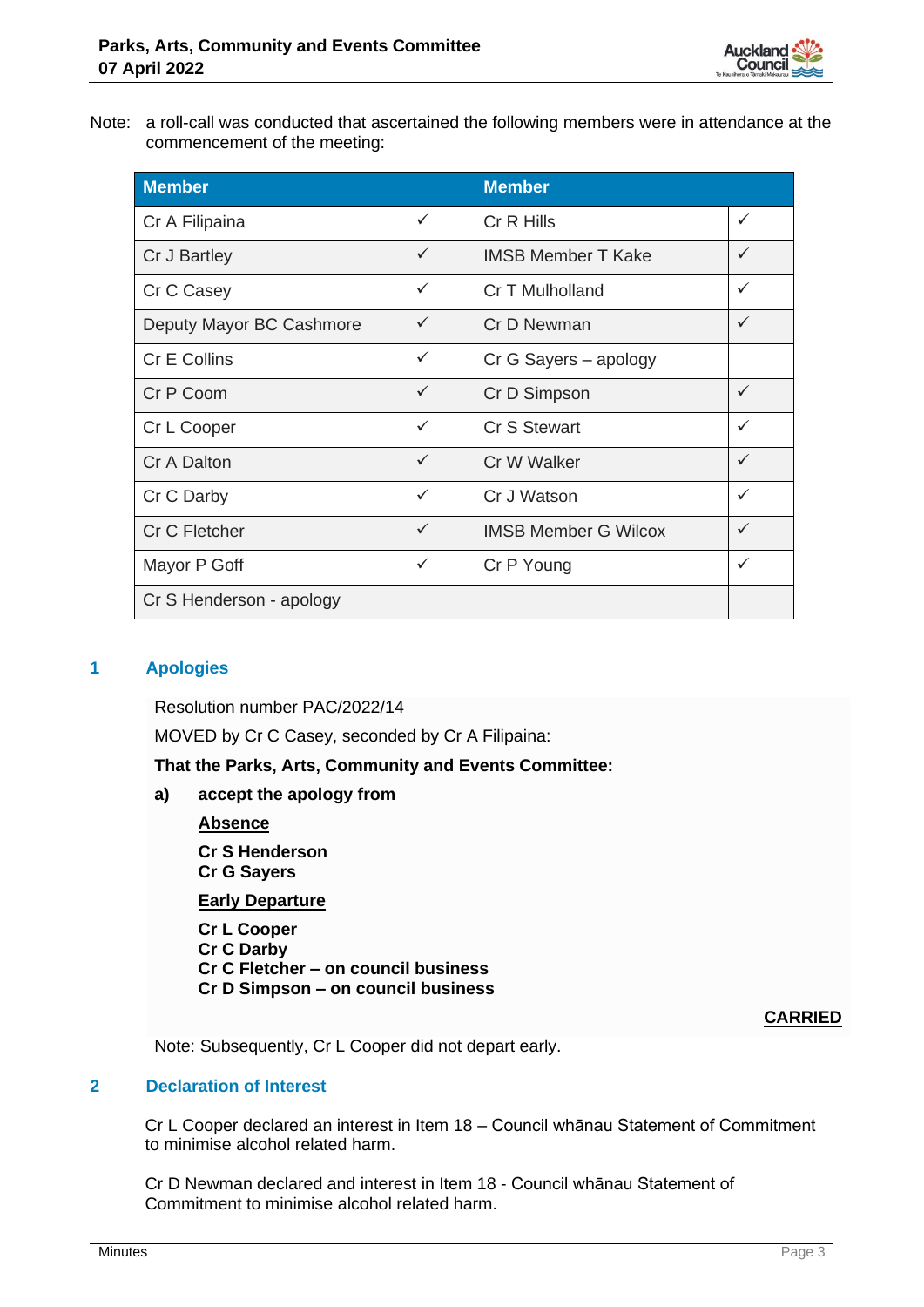

## **3 Confirmation of Minutes**

Resolution number PAC/2022/15

MOVED by Cr A Filipaina, seconded by Cr C Casey:

**That the Parks, Arts, Community and Events Committee:**

**a) confirm the ordinary minutes of its meeting, held on Thursday, 10 February 2022, as a true and correct record.**

**CARRIED**

# **4 Petitions**

## **4.1 Lorenzo Fauolo - Petition relating to A Place For The Siren Scene In Auckland**

The presenter was unable to attend the meeting, therefore the item was deferred.

Resolution number PAC/2022/16

MOVED by Cr J Bartley, seconded by Cr A Filipaina:

**That the Parks, Arts, Community and Events Committee:**

**a) tinaku / defer receipt of the petition in relation to** *A Place for the Siren Scene in Auckland* **until the meeting of the committee scheduled to be held on 9 June 2022.**

**CARRIED**

## **5 Public Input**

## **5.1 Public Input: General Manager Auckland Foundation - Review funding agreement with Auckland Foundation**

A presentation was given in support of the item. A copy has been placed on the official minutes and is available on the Auckland Council website as a minutes attachment.

Resolution number PAC/2022/17

MOVED by Mayor P Goff, seconded by Cr A Filipaina:

**That the Parks, Arts, Community and Events Committee:**

**a) tūtohi / receive the public input from the Auckland Foundation General Manager, Melody Mobsby, Ian Short and Joy Marslin regarding Review funding agreement with Auckland Foundation and mihi / thank Melody Mobsby, Ian Short and Joy Marslin for attending the meeting.**

#### **CARRIED**

#### **Attachments**

A 7 April 2022 - Parks, Arts, Community and Events Committee, Item 5.1: Public Input - Presentation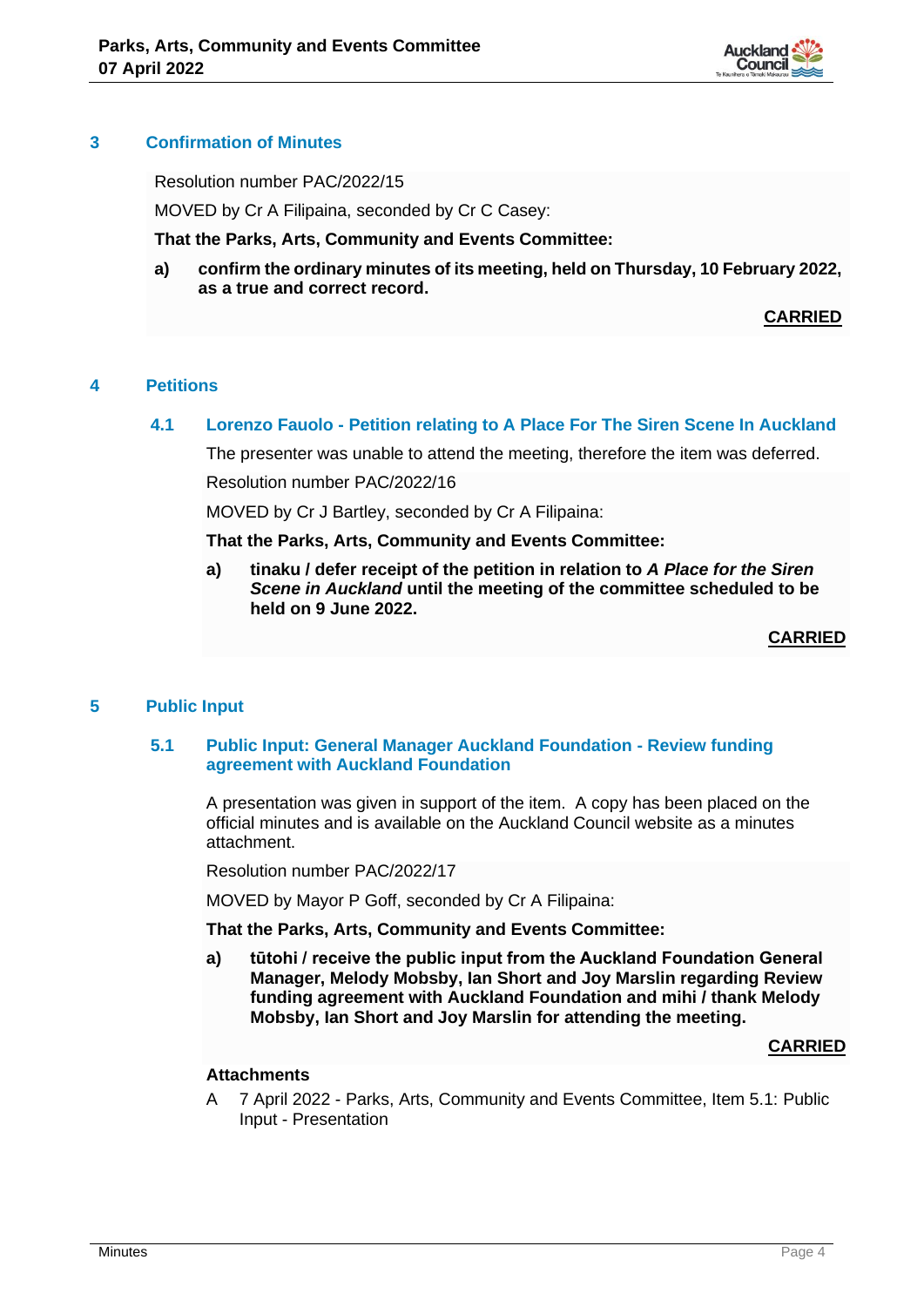

# **6 Local Board Input**

## **6.1 Local Board Input: Kaipātiki Local Board - Chelsea Estate Heritage Park**

A PowerPoint presentation was given. A copy has been placed on the official minutes and is available on the Auckland Council website as a minutes attachment.

MOVED by Cr C Darby, seconded by Cr R Hills:

That the Parks, Arts, Community and Events Committee:

a) tūtohi / receive the Kaipātiki Local Board input in relation to the *Assessment of Chelsea Estate Heritage Park designation* report and mihi / thank Kaipātiki Local Board Chair John Gillon and Member Melanie Kenrick for their attendance.

Resolution number PAC/2022/18

MOVED by Cr C Fletcher, seconded by Cr J Watson:

## **That the Parks, Arts, Community and Events Committee:**

**a) agree to extend Kaipatiki Local Board's speaking time by two minutes to complete their presentation.**

**CARRIED**

Resolution number PAC/2022/19

MOVED by Cr C Darby, seconded by Cr R Hills:

**That the Parks, Arts, Community and Events Committee:**

**a) tūtohi / receive the Kaipātiki Local Board input in relation to the**  *Assessment of Chelsea Estate Heritage Park designation* **report and mihi / thank Kaipātiki Local Board Chair John Gillon and Member Melanie Kenrick for their attendance.**

# **CARRIED**

## **Attachments**

A 7 April 2022 - Parks, Arts, Community and Events Committee, Item 6.1: Local Board Input - Kaipatiki Local Board - Chelsea Estate Heritage Park - Presentation

## **6.2 Local Board Input: Rodney Local Board - Millwater and Silverdale community needs investigation**

A PowerPoint presentation was given which covered Item 6.2 - Local Board Input: Rodney Local Board - Millwater and Silverdale community needs investigation and Item 6.3 - Local Board Input: Hibiscus and Bays Local Board - Millwater and Silverdale community needs investigation. A copy has been placed on the official minutes and is available on the Auckland Council website as a minutes attachment.

*IMSB Member T Kake left the meeting at 11.02am*

Resolution number PAC/2022/20

MOVED by Cr J Watson, seconded by Deputy Mayor BC Cashmore:

**That the Parks, Arts, Community and Events Committee:**

**a) tūtohi / receive the Rodney Local Board input regarding Millwater and Silverdale community needs and thank Rodney Local Board Chair Phelan Pirrie and Member Louise Johnston for attending the meeting.**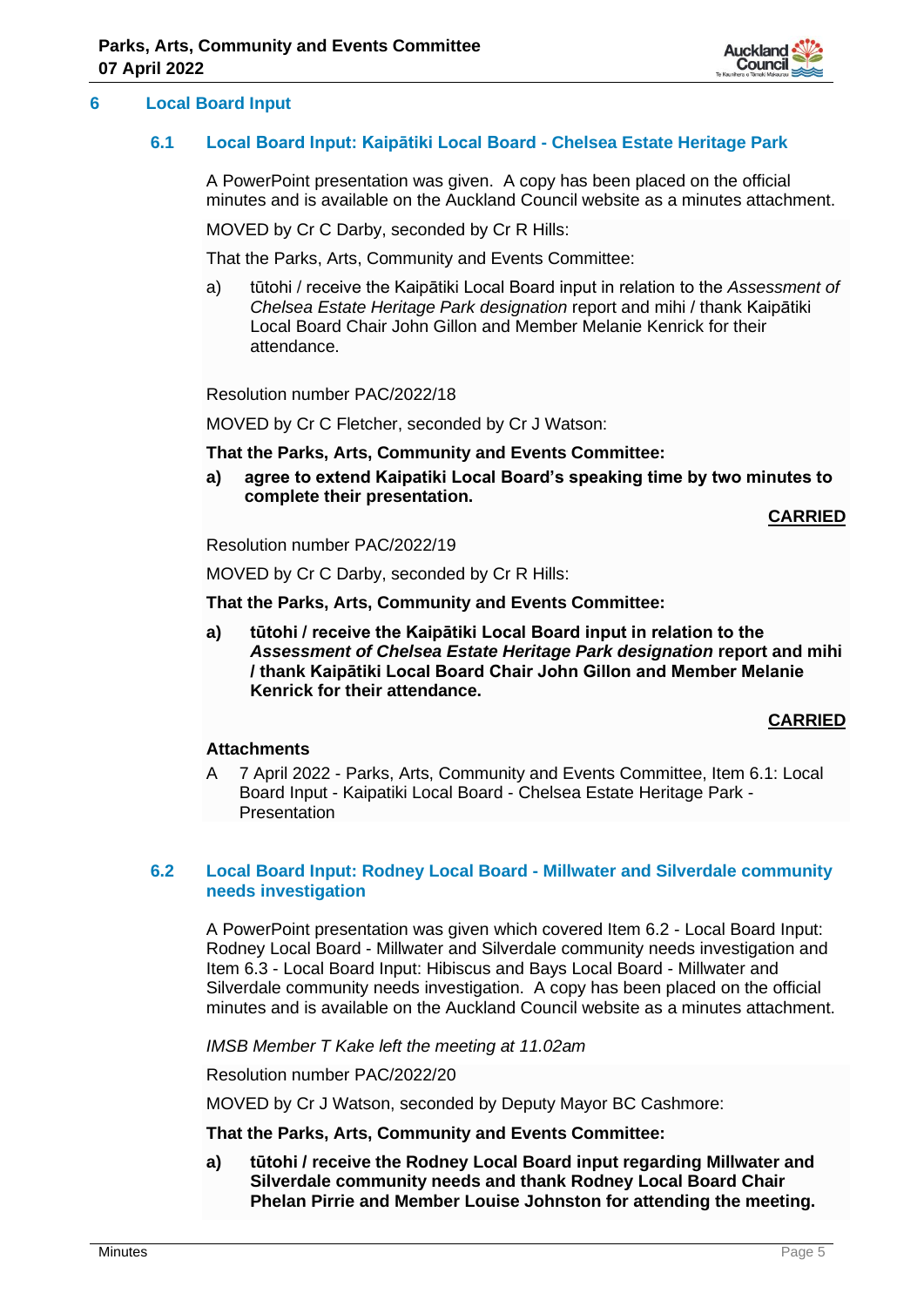

**b) tūtohi / receive the Hibiscus and Bays Local Board input regarding Millwater and Silverdale community needs and thank Chair Gary Brown and Deputy Chair Victoria Short for attending the meeting.**

## **CARRIED**

## **Attachments**

A 7 April 2022 - Parks, Arts, Community and Events Committee, Item 6.2: Local Board Input - Rodney Local Board and Item 6.3 Hibiscus and Bays Local Board Input - Millwater and Silverdale community needs investigation - Presentation

## **6.3 Local Board Input: Hibiscus and Bays Local Board - Millwater and Silverdale community needs investigation**

*Cr C Fletcher left the meeting at 11.09am.*

Resolution number PAC/2022/21

MOVED by Cr J Watson, seconded by Cr W Walker:

## **That the Parks, Arts, Community and Events Committee:**

**a) tūtohi / receive the Hibiscus and Bays Local Board input regarding Millwater and Silverdale community needs and thank Chair Gary Brown and Deputy Chair Victoria Short for attending the meeting.**

#### **CARRIED**

# **6.4 Local Board Input: Māngere-Ōtāhuhu Local Board - Reserve revocation of 5R Ferguson Street, Māngere East, 31R Killington Crescent, Māngere and 1-5 Lippiatt Road, Ōtāhuhu**

A PowerPoint presentation was given. A copy has been placed on the official minutes and is available on the Auckland Council website as a minutes attachment.

Resolution number PAC/2022/22

MOVED by Cr A Filipaina, seconded by Cr E Collins:

**That the Parks, Arts, Community and Events Committee:**

**a) tūtohi / receive the Māngere-Ōtāhuhu Local Board input regarding Reserve revocation of 5R Ferguson Street, Māngere East, 31R Killington Crescent, Māngere and 1-5 Lippiatt Road, Ōtāhuhu" and thank Chair Lemauga Lydia Sosene for attending the meeting.**

## **CARRIED**

## **6.5 Local Board Input: Whau Local Board - Waka Kotahi "Guidelines for restricting traffic for Play Streets events"**

*Cr D Simpson left the meeting at 11.27am.*

Resolution number PAC/2022/23

MOVED by Cr T Mulholland, seconded by Cr A Filipaina:

## **That the Parks, Arts, Community and Events Committee:**

**a) tūtohi / receive the Whau Local Board input regarding the local boards' Notice of Motion to recommend that Auckland Council adopt the Waka Kotahi "Guidelines for restricting traffic for Play Streets events" and mihi / thank Member Jessica Rose for attending the meeting.**

## **CARRIED**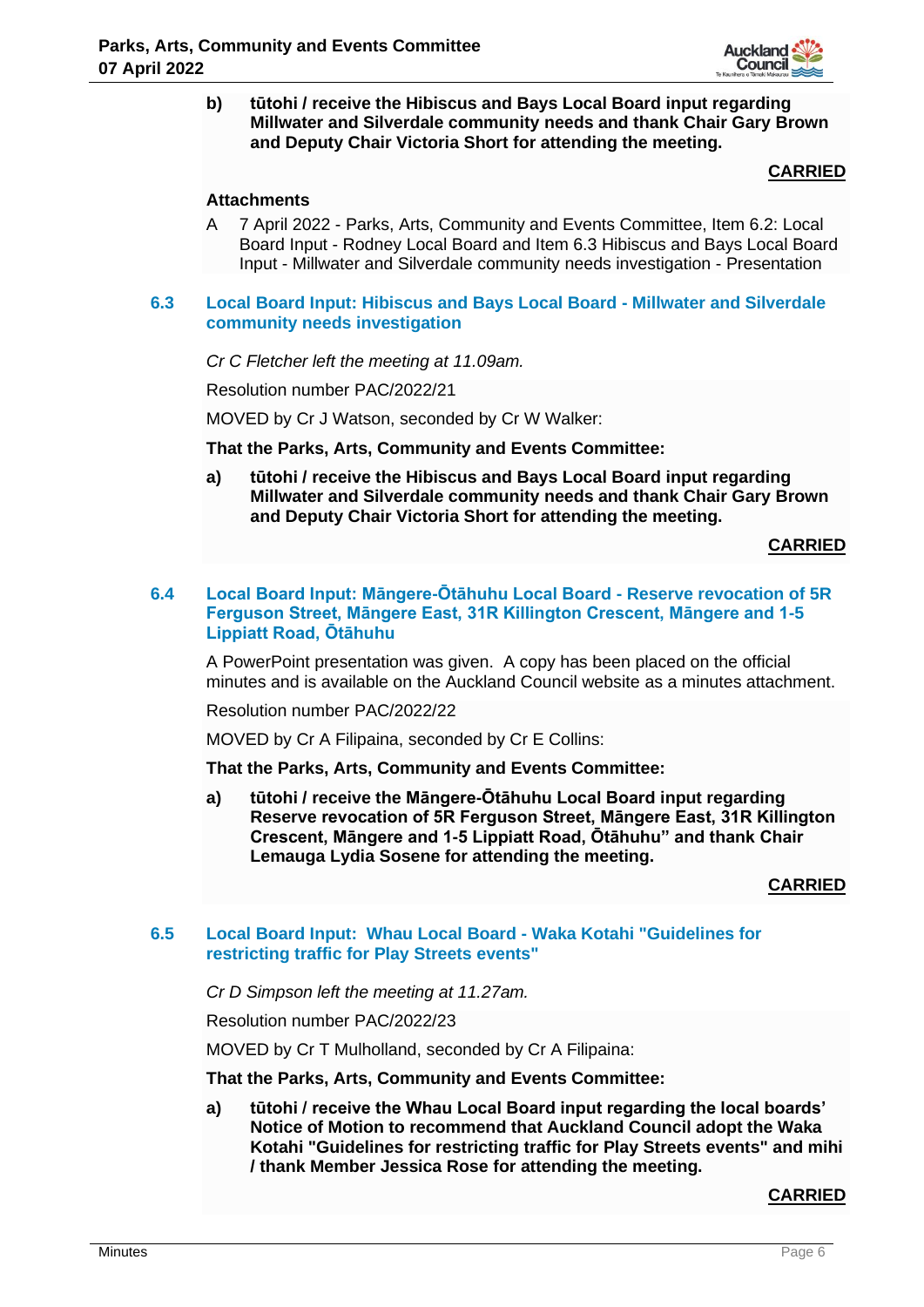

## **7 Extraordinary Business**

There was no extraordinary business.

# **8 Summary of Parks, Arts, Community and Events Committee Information - updates, memos and briefings - 7 April 2022**

Resolution number PAC/2022/24

MOVED by Cr A Filipaina, seconded by Cr C Casey:

**That the Parks, Arts, Community and Events Committee:**

- **a) tuhi / note the progress on the forward work programme appended as Attachment A of the agenda report**
- **b) tūtohi / receive the summary of Parks, Arts, Community and Events Committee Information memoranda, workshops and briefings – 7 April 2022.**

**CARRIED**

## **9 Regional Arts and Culture grant allocation: round two 2021/2022**

Resolution number PAC/2022/25

MOVED by Cr C Casey, seconded by Cr A Filipaina:

**That the Parks, Arts, Community and Events Committee:**

**a) approve the following allocations of funding to arts organisations for the Regional Arts and Culture grants programme 2021/2022 round two:**

| Organisation                                                                                                                 | <b>Activity</b>                                                 | <b>Funding Allocation</b> |  |
|------------------------------------------------------------------------------------------------------------------------------|-----------------------------------------------------------------|---------------------------|--|
| Audience development and programming                                                                                         |                                                                 |                           |  |
| <b>Tala Pasifika Productions</b>                                                                                             | Takurua-Nafanua War Goddess                                     | \$25,000                  |  |
| Ltd                                                                                                                          | multi-discipline performance series                             |                           |  |
| <b>Indian Ink Theatre Company</b>                                                                                            | "Dirty Work" Development Season at<br><b>TAPAC</b>              | \$10,000                  |  |
| Objectspace                                                                                                                  | <b>Pacific Architectures: The Mike</b><br><b>Austin Archive</b> | \$10,000                  |  |
| <b>Metro Media Group Ltd</b>                                                                                                 | $M - a$ new free arts and culture<br>magazine by Metro          | \$16,333                  |  |
| <b>Indian Ink Theatre Company</b>                                                                                            | Krishnan's Dairy 25th anniversary<br>production                 | \$10,000                  |  |
| <b>Storylines Children's</b><br><b>Literature Charitable Trust</b><br>of New Zealand Te Whare<br>Waituhi Tamariki o Aotearoa | <b>Storylines Auckland Region Story</b><br>Tour                 | \$5,680                   |  |
| <b>Massive Theatre Company</b>                                                                                               | <b>Emerging Artist Production 2022</b>                          | \$15,000                  |  |
| <b>Atamira Dance Collective</b><br><b>Charitable Trust</b>                                                                   | <b>Kaha 2022</b>                                                | \$20,000                  |  |
| The Oryza Foundation<br>(Oryza)                                                                                              | <b>PORTRAITS: Extended Edition  </b><br><b>TALKS</b>            | \$6,000                   |  |
| <b>Samuel Snedden</b><br><b>Productions</b>                                                                                  | The Wasp Auckland 2022                                          | \$7,750                   |  |
| <b>Total</b>                                                                                                                 |                                                                 | \$125,763                 |  |
| <b>Business capacity and development</b>                                                                                     |                                                                 |                           |  |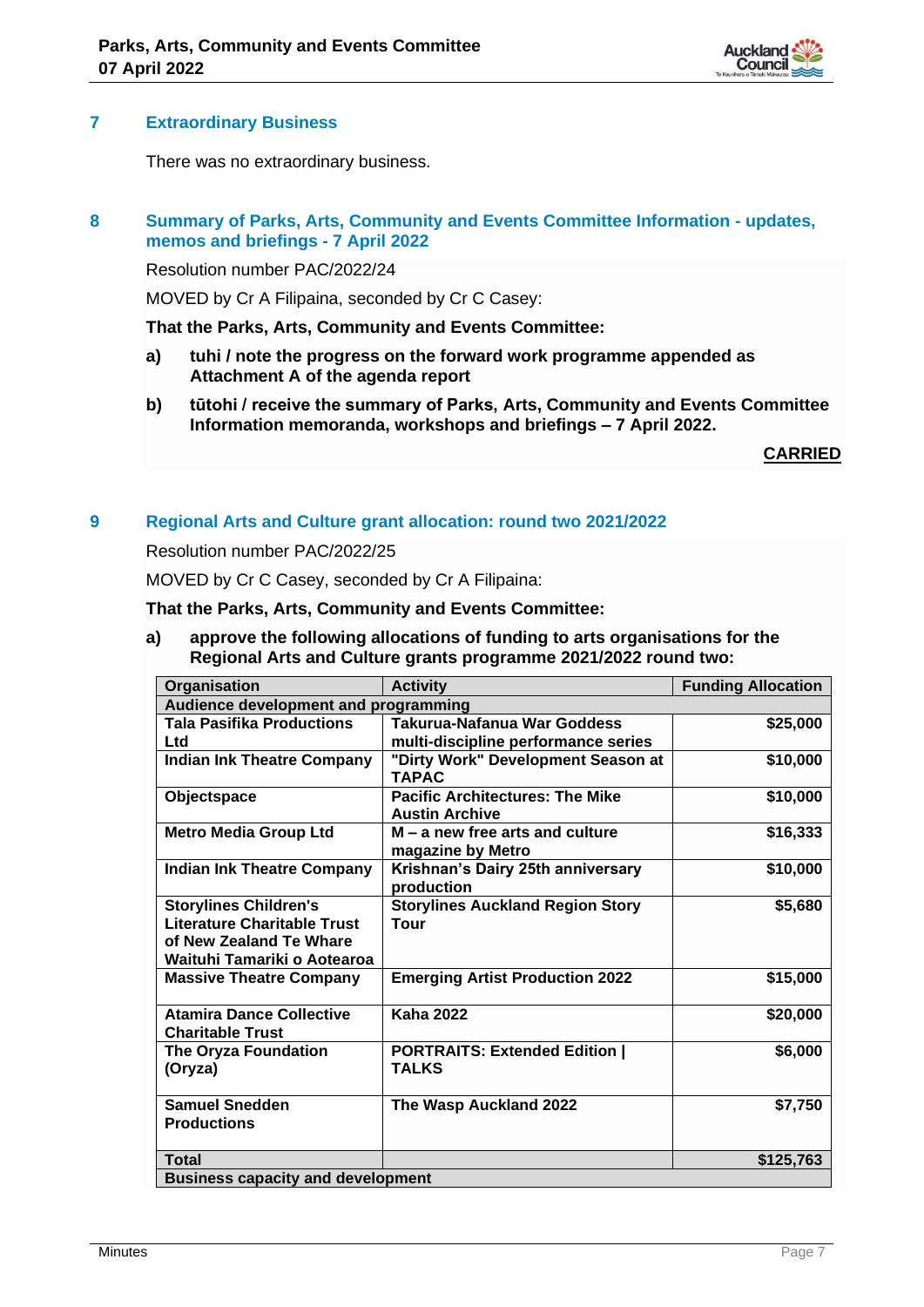

| <b>Te Tuhi Contemporary Art</b>   | <b>Mäori Artists and Curators</b>      | \$16,420  |
|-----------------------------------|----------------------------------------|-----------|
| <b>Trust</b>                      | <b>Programme</b>                       |           |
| <b>Northern Dance Network</b>     | Dance sector feasibility study         | \$25,000  |
| Incorporated                      |                                        |           |
| <b>Show Me Shorts Film</b>        | Website development update for         | \$16,840  |
| <b>Festival Trust</b>             | online delivery                        |           |
| <b>MF Catt</b>                    | Professional development and           | \$4,200   |
|                                   | support for arts educators             |           |
| <b>Auckland Festival of</b>       | <b>Strategic planning</b>              | \$25,000  |
| <b>Photography Trust</b>          |                                        |           |
| <b>Nightsong</b>                  | Digital strategy and website           | \$25,000  |
| <b>Depot Artspace</b>             | <b>Strategic review</b>                | \$9,861   |
| <b>The Dust Palace Charitable</b> | <b>Operational planning and review</b> | \$10,500  |
| Trust                             |                                        |           |
| <b>Brilliant Adventures Ltd</b>   | <b>Website development</b>             | \$22,000  |
| <b>Total</b>                      |                                        | \$154,821 |
| Strategic relationship grants     |                                        |           |
| <b>Manukau Orchestral Society</b> | Strategic relationship - Provide high  | \$35,000  |
|                                   | quality, engaging orchestral           |           |
|                                   | concerts and development for artists   |           |
|                                   | from throughout the region             |           |
| <b>Total</b>                      |                                        | \$35,000  |
| <b>TOTAL RECOMMENDED</b>          |                                        | \$315,584 |

# **CARRIED**

# **10 Review funding agreement with Auckland Foundation**

A presentation was given in support of the item. A copy has been placed on the official minutes and is available on the Auckland Council website as a minutes attachment.

*IMSB Member T Kake returned to the meeting 11.49am*

Resolution number PAC/2022/26

MOVED by Mayor P Goff, seconded by Cr A Filipaina:

**That the Parks, Arts, Community and Events Committee:**

- **a) approve a 12-month agreement to continue funding Auckland Foundation from July 2022-June 2023 with more targeted expectations aligned to Parks and Community 10-year budget priorities.**
- **b) approve funding of up to \$250,000, based on expenses submitted by Auckland Foundation, for operational costs associated with the establishment of a new community fund, including contributions towards the salary of an executive fundraiser, administrative and general manager support and marketing budget.**
- **c) agree to receive a review and recommendations in February 2023, with a view to approving the extension of the agreement for a further 3 years.**
- **d) support the definition of more targeted expectations, aligned to the council's 10 Year Budget priorities, within the new agreement, including the establishment of a new community fund.**

## **CARRIED**

# **Attachments**

A 7 April 2022 - Parks, Arts, Community and Events Committee: Item 10 - Review Funding Agreement with Auckland Foundation, Presentation.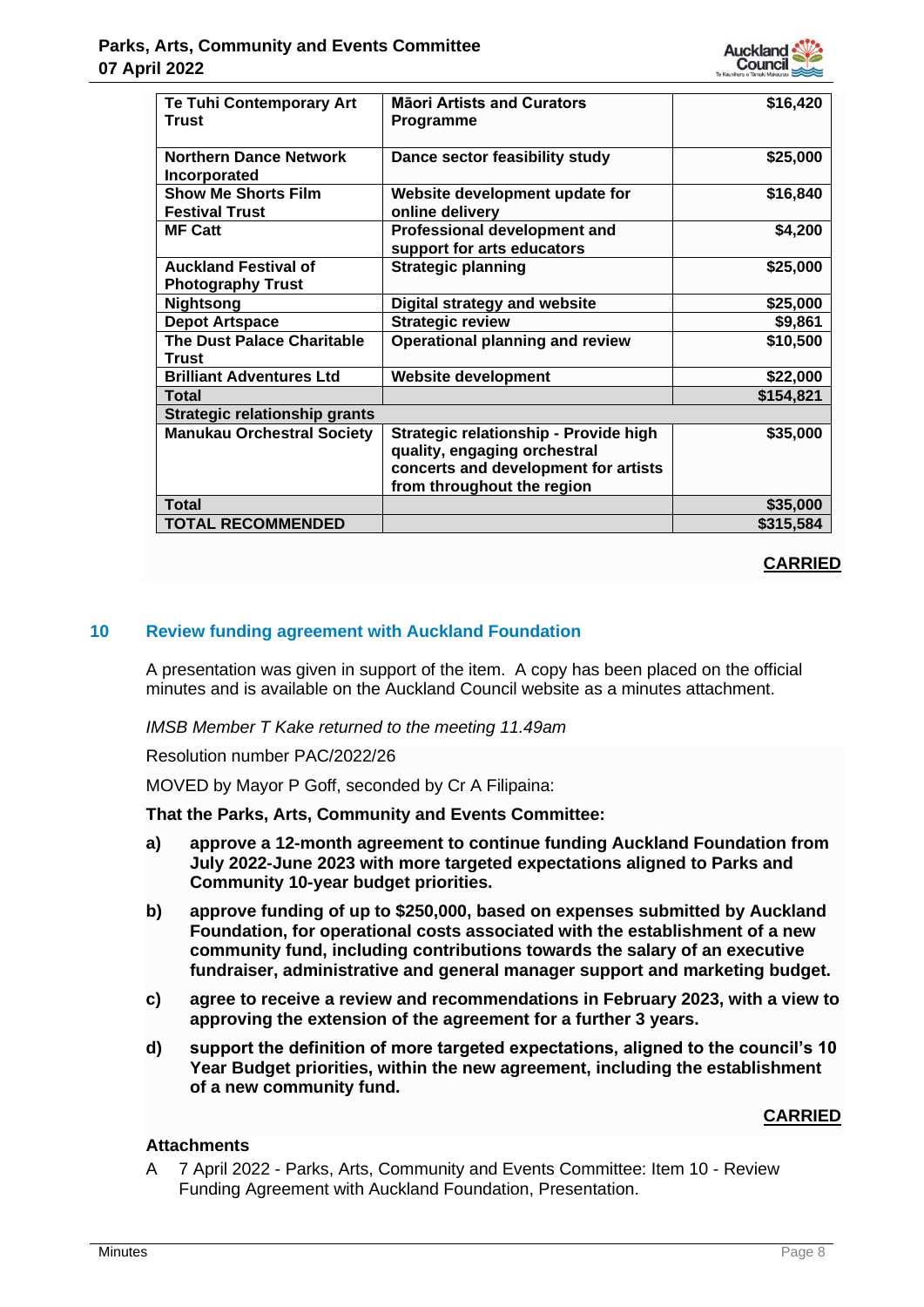

# **11 Submission on central government's transforming recycling proposals**

A presentation was given in support of the item. A copy has been placed on the official minutes and is available on the Auckland Council website as a minutes attachment.

Resolution number PAC/2022/27

MOVED by Cr R Hills, seconded by Cr P Coom:

**That the Parks, Arts, Community and Events Committee:**

**a) delegate authority to the Chair and Deputy Chair of the Environment and Climate Change Committee, Councillors Hills and Coom, and an Independent Māori Statutory Board member to approve the council's submission on the Ministry for the Environment's proposed changes to transform recycling in Aotearoa New Zealand.**

## **CARRIED**

## **Attachments**

A 7 April 2022 - Parks, Arts, Community and Events Committee, Item 11: Submission on central government's transforming recycling proposals, Presentation

The meeting adjourned at 12.06pm and reconvened at 12.11pm.

Cr E Collins was not present.

## **12 Licence to occupy to the Ministry of Education over part of Robinson Reserve, 50-54 Smallfield Avenue, Three Kings**

Resolution number PAC/2022/28

MOVED by Cr C Casey, seconded by Cr A Filipaina:

**That the Parks, Arts, Community and Events Committee:**

**a) rescind the Regional Development and Operations Committee decision of 24 July 2012 (RDO/2012/152) to enter into a land exchange with the Ministry of Education for part of Robinson Reserve.**

**CARRIED**

## **13 Development of play streets guidance for Tāmaki Makaurau**

A presentation was given in support of the item. A copy has been placed on the official minutes and is available on the Auckland Council website as a minutes attachment.

Note: Cr J Watson and Cr W Walker were not present for the division.

Resolution number PAC/2022/29

MOVED by Cr T Mulholland, seconded by Cr C Casey:

**That the Parks, Arts, Community and Events Committee:**

**a) whakaae / approve Auckland Council staff to work with Auckland Transport and relevant stakeholders to develop play streets guidance for Tāmaki Makaurau.**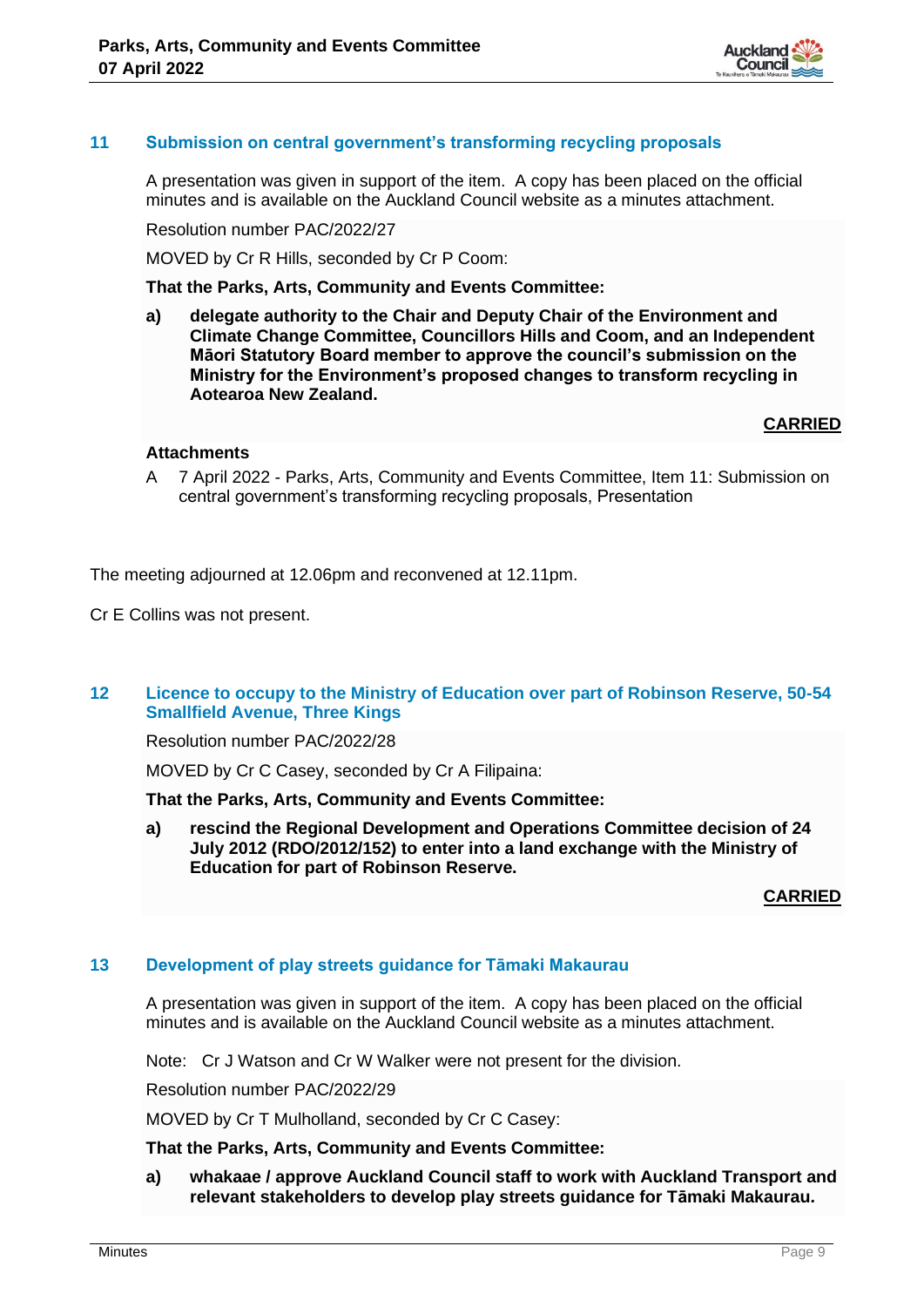

**Abstained**

A division was called for, voting on which was as follows:

| Against      |
|--------------|
| Cr S Stewart |
|              |
|              |
|              |
|              |
|              |
|              |
|              |
|              |
|              |
|              |
|              |
|              |
|              |
|              |
|              |

The motion was declared **CARRIED** by 15 votes to 1.

# **CARRIED**

## **Attachments**

A 7 April 2022 - Parks, Arts, Community and Events Committee, Item 13: Development of play streets guidance for Tāmaki Makaurau, Presentation

## **14 Kia Ora Tāmaki Makaurau Performance and Implementation Update**

A presentation was given in support of the item. A copy has been placed on the official minutes and is available on the Auckland Council website as a minutes attachment.

*Cr W Walker left the meeting 12.50pm.*

Resolution number PAC/2022/30

MOVED by Cr A Dalton, seconded by IMSB Member T Kake:

## **That the Parks, Arts, Community and Events Committee:**

**a) receive the update on 'Kia Ora Tāmaki Makaurau – Māori Outcomes Performance Measurement Framework' including the next steps for implementation.** 

## **CARRIED**

## **Attachments**

A 7 April 2022 - Parks, Arts, Community and Events Committee, Item 14: Kia Ora Tāmaki Makaurau Performance and Implementation Update, Presentation

## **15 39R Pohutukawa Road and 17W Hawke Crescent, Beachlands reserve revocation**

*Cr E Collins returned to the meeting at 1.04pm.*

Resolution number PAC/2022/31

MOVED by Deputy Mayor BC Cashmore, seconded by Cr A Filipaina:

## **That the Parks, Arts, Community and Events Committee:**

**a) note the additional submissions received on the proposed reserve revocation of 17W Hawke Crescent and 39R Pohutukawa Road, Beachlands;**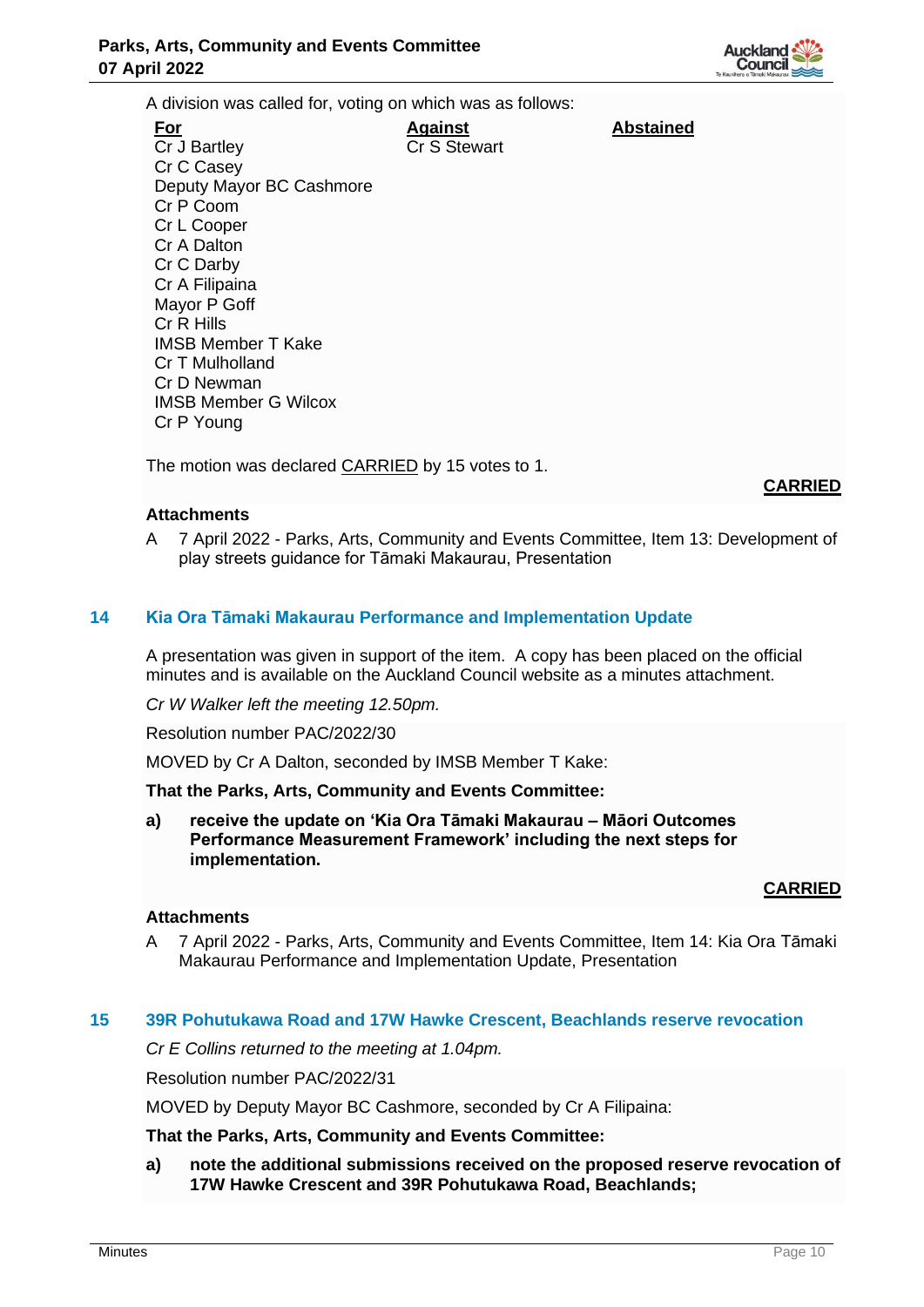

**b) agree to submit a request to the Minister of Conversation to uplift the reserve status of the 17W Hawke Crescent and 39R Pohutukawa Road, Beachlands.**

**CARRIED**

The meeting adjourned at 1.07pm and reconvened at 1.38pm.

Note: a roll-call was conducted that ascertained the following members were in attendance at the commencement of the meeting:

| <b>Member</b>            |              | <b>Member</b>               |              |
|--------------------------|--------------|-----------------------------|--------------|
| Cr A Filipaina           | $\checkmark$ | Cr R Hills                  | $\checkmark$ |
| Cr J Bartley             | $\checkmark$ | <b>IMSB Member T Kake</b>   | $\checkmark$ |
| Cr C Casey               | $\checkmark$ | Cr T Mulholland             | $\checkmark$ |
| Deputy Mayor BC Cashmore | $\checkmark$ | Cr D Newman                 | $\checkmark$ |
| Cr E Collins             | $\checkmark$ | Cr G Sayers - apology       |              |
| Cr P Coom                | $\checkmark$ | Cr D Simpson - apology      |              |
| Cr L Cooper              | $\checkmark$ | Cr S Stewart                | $\checkmark$ |
| Cr A Dalton              | $\checkmark$ | Cr W Walker                 |              |
| Cr C Darby               | ✓            | Cr J Watson                 | ✓            |
| Cr C Fletcher - apology  |              | <b>IMSB Member G Wilcox</b> | ✓            |
| Mayor P Goff             | $\checkmark$ | Cr P Young                  | ✓            |
| Cr S Henderson - apology |              |                             |              |

# **16 Reserve revocation recommendations in Central Auckland and Māngere**

A presentation was given in support of the item. A copy has been placed on the official minutes and is available on the Auckland Council website as a minutes attachment.

Resolution number PAC/2022/32

MOVED by Cr A Filipaina, seconded by Cr C Casey:

**That the Parks, Arts, Community and Events Committee:**

- **a) approve submission of a request to the Minister of Conservation to uplift the reserve status of the following sites, as they are no longer required by council for reserve purposes:**
	- **i) 1-5 Lippiatt Road, Ōtāhuhu;**
	- **ii) 12R Rockfield Road, Ellerslie;**
	- **iii) 23 Waipuna Road, Mount Wellington;**
	- **iv) 37 Olive Road, Penrose;**
	- **v) 31R Killington Crescent, Māngere; and**
	- **vi) 5R Ferguson Street, Māngere.**

# **CARRIED**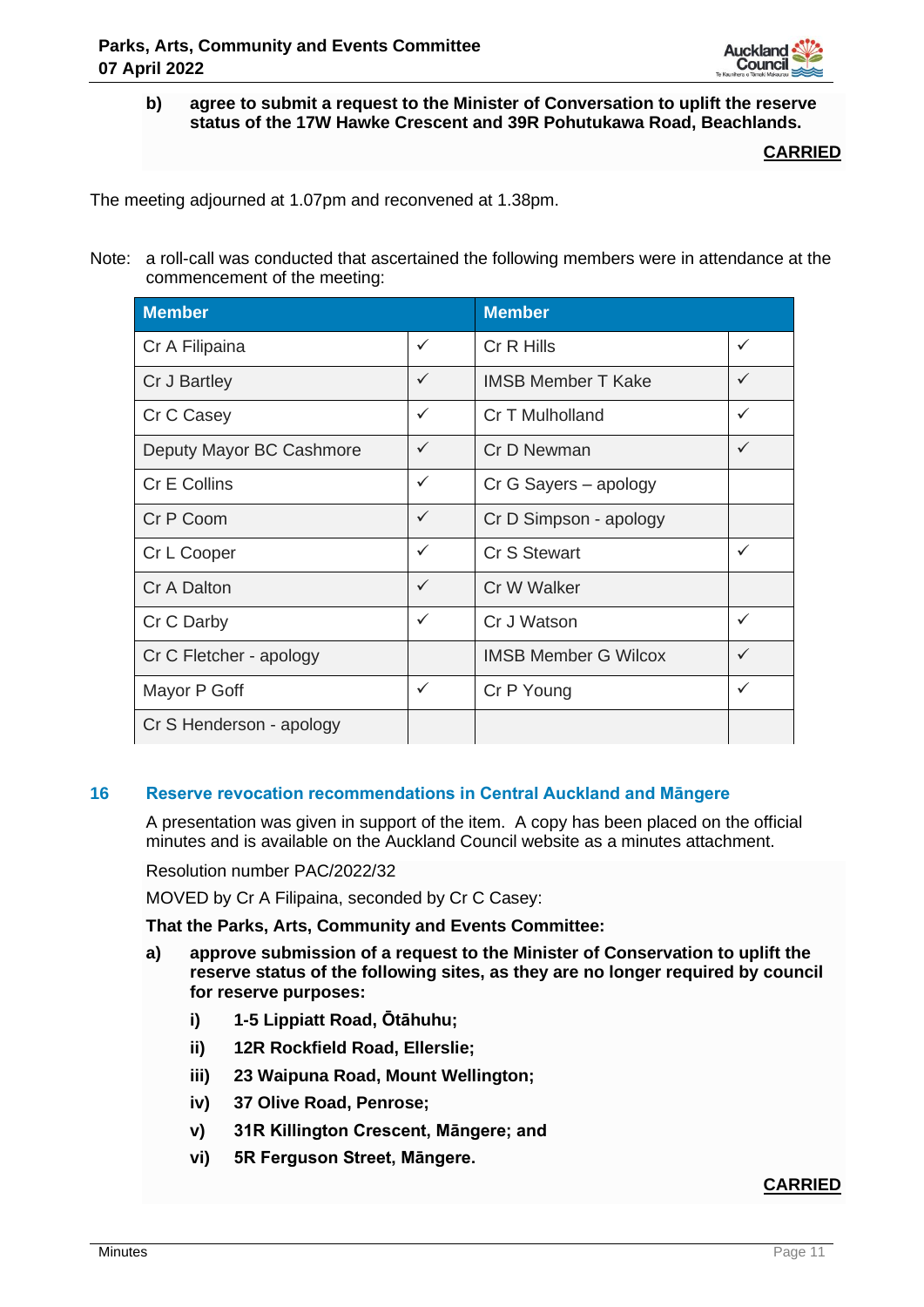

- Note: Pursuant to Standing Order 1.8.6, the following councillors requested their dissenting votes be recorded:
	- Cr J Bartley
	- Cr E Collins
	- IMSB Member Kake
	- Cr T Mulholland

## **Attachments**

A 7 April 2022, Parks, Arts, Community and Events Committee: Item 16 - Reserve revocation recommendations in Central Auckland and Māngere, Presentation

# **17 Homelessness Work Programme Progress Update 2022**

A presentation was given in support of the item. A copy has been placed on the official minutes and is available on the Auckland Council website as a minutes attachment.

Resolution number PAC/2022/33

MOVED by Cr E Collins, seconded by Cr C Casey:

**That the Parks, Arts, Community and Events Committee:**

**a) whakaae / approve the 2022 / 2023 Implementation Plan for the homelessness work programme in Attachment C to the agenda report.**

## **CARRIED**

## **Attachments**

A 7 April 2022 - Parks, Arts, Community and Events Committee, Item 17: Homelessness Work Programme Progress Update 2022, Presentation

## **18 Council whānau Statement of Commitment to minimise alcohol related harm**

Cr L Cooper declared an interest in the item and took no part in discussion or voting on this matter.

Cr D Newman declared an interest in the item and took no part in the discussion or voting on this matter.

*Cr L Cooper left the meeting at 2.22pm. Cr D Newman left the meeting at 2.22pm. Cr C Darby left the meeting at 2.29pm.*

Resolution number PAC/2022/34

MOVED by Cr J Bartley, seconded by Cr E Collins:

**That the Parks, Arts, Community and Events Committee:**

**a) whakaae / approve the council whānau Statement of Commitment: Kia mahi tahi te whakaiti i te kino ka hua i te waipiro / Work together to minimise the harm from alcohol in Attachment A to the agenda report.**

**CARRIED**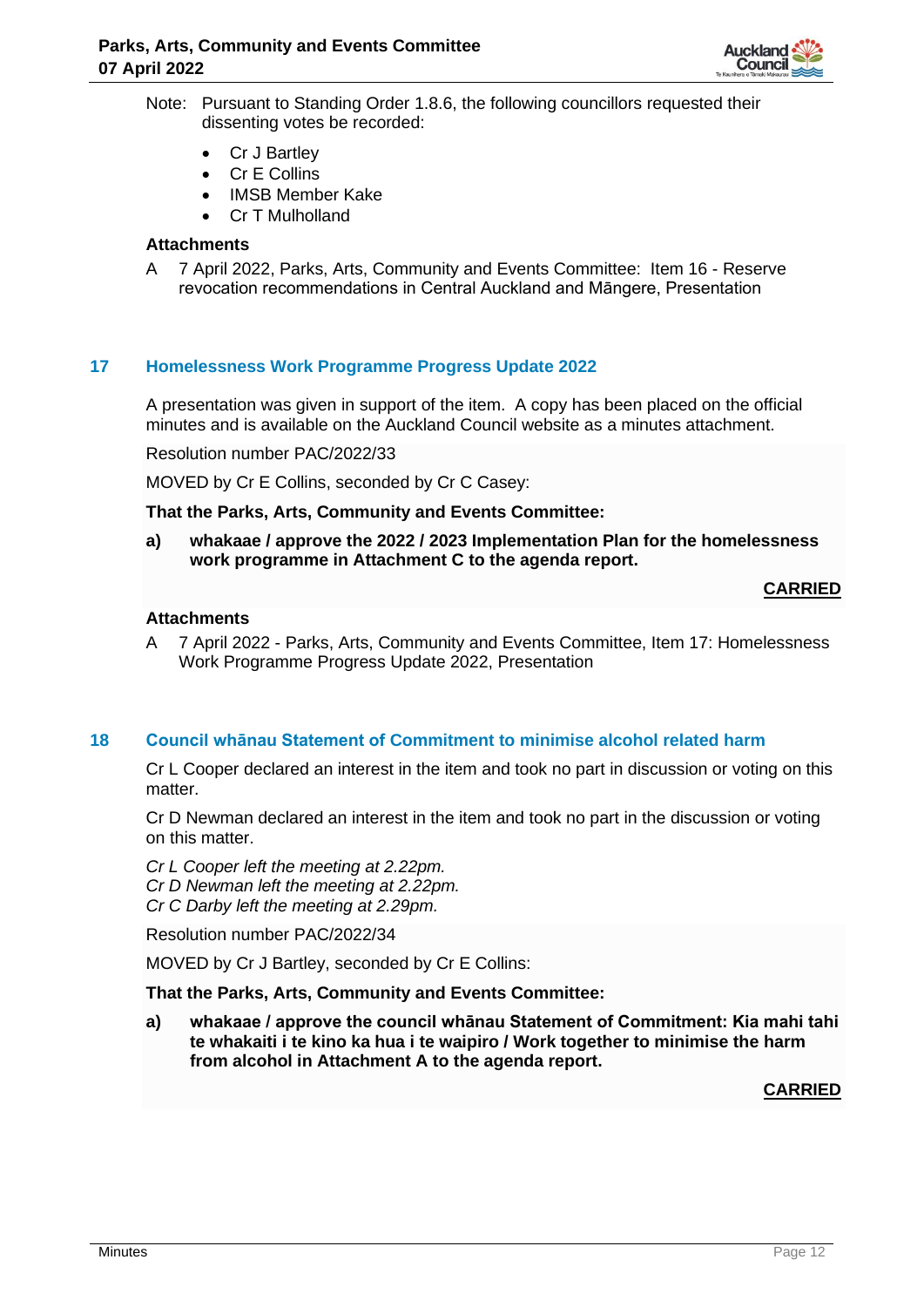

# **19 Investigation of Papatoetoe Community Provision**

*Cr L Cooper returned to the meeting at 2.32pm. Cr D Newman returned to the meeting at 2.32pm.*

Resolution number PAC/2022/35

MOVED by Cr E Collins, seconded by Cr A Filipaina:

**That the Parks, Arts, Community and Events Committee:**

- **a) tūtohi / receive the findings of the Auckland Council's Papatoetoe community provision investigation 2021 as follows:**
	- **i) residents within Papatoetoe have access to library, arts and venues for hire services**
	- **ii) there are no anticipated gaps in provision for library, arts or venues for hire services within Papatoetoe in the future**
	- **iii) there are condition issues at Papatoetoe Library, Spotlight Theatre, Papatoetoe Chambers and Papatoetoe Town Hall**
	- **iv) there is a provision gap for community space. There is one non-council community centre space in Papatoetoe. Based on the population threshold in the provision guideline, additional community space is now required. Community spaces are best to be delivered as part of an integrated facility.**
	- **v) residents in Papatoetoe have access to council-owned pool and leisure centre facilities, a privately-owned recreation facility and access to neighbourhood school courts**
	- **vi) there are no anticipated gaps in provision for pool and recreation services within the Papatoetoe**
	- **vii) there are condition issues at Allan Brewster Centre that are being addressed as renewal budget allows.**
- **b) tautoko / endorse the following key move as identified in the Papatoetoe community provision investigation 2021:** 
	- **i) investigate opportunities to optimise the ageing community facilities portfolio and to provide an integrated facility that provides library and arts and culture spaces as well as delivers additional community services space in Papatoetoe.**

**CARRIED**

# **20 Investigation of Millwater and Silverdale Community Provision**

A presentation was given in support of the item. A copy has been placed on the official minutes and is available on the Auckland Council website as a minutes attachment.

*Cr D Simpson returned to the meeting 2.59pm* Resolution number PAC/2022/36

MOVED by Cr A Filipaina, seconded by Cr C Casey:

**That the Parks, Arts, Community and Events Committee:**

**a) tinaku / defer consideration of the findings of the Auckland Council's Millwater and Silverdale community provision investigation 2021**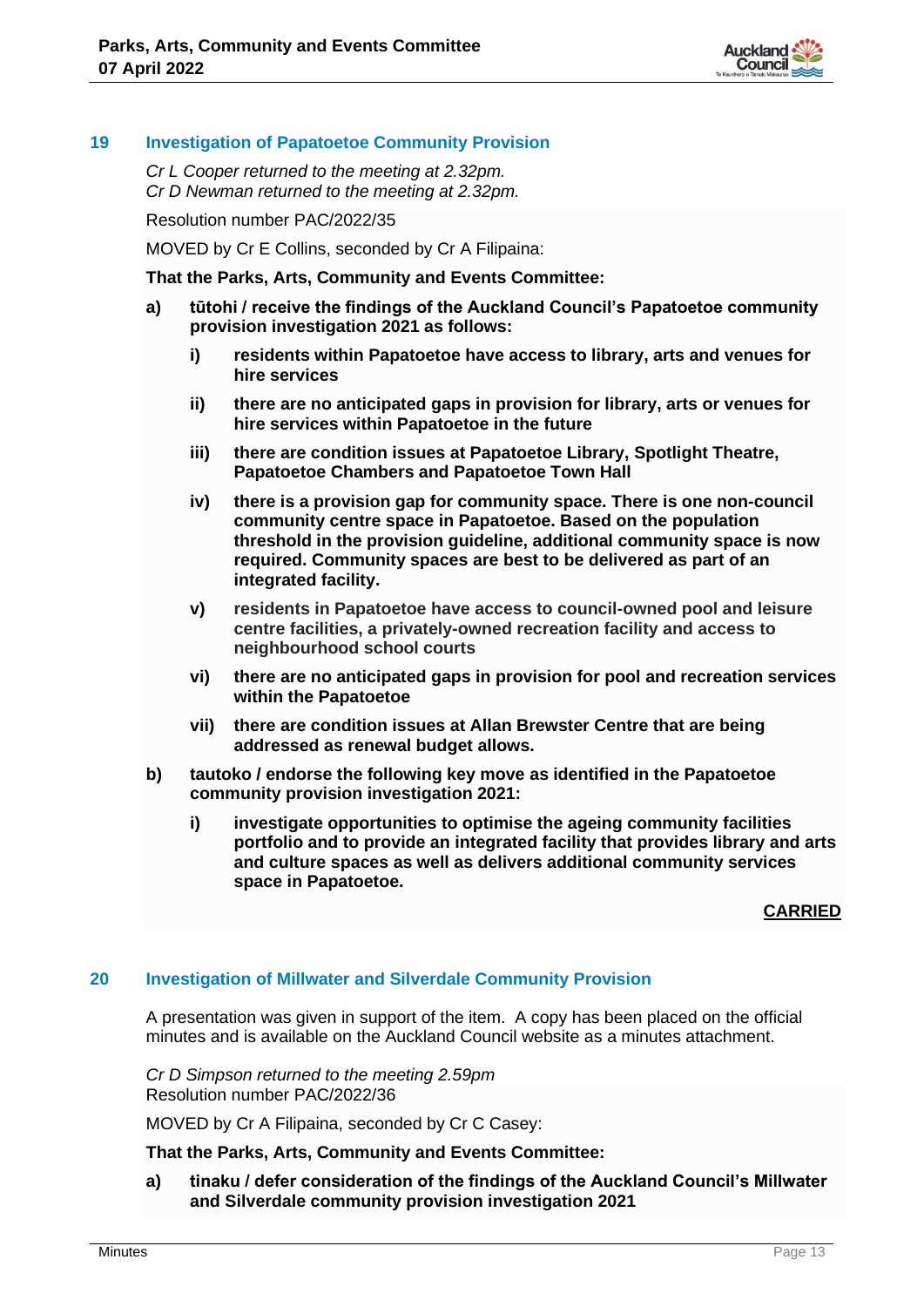

**b) tono / request staff conduct primary research to refine the stocktake of courts and aquatic facilities that the Millwater and Silverdale community has access to, and to develop a gap analysis against the provision guidelines in the Community Facilities Network Plan.**

## **CARRIED**

- Note: Pursuant to Standing Order 1.8.6, the following members requested their dissenting votes, be recorded:
	- IMSB Member T Kake
	- IMSB Member G Wilcox

## **Attachments**

A 7 April 2022 - Parks, Arts, Community and Events Committee Item 20: Investigation of Millwater and Silverdale Community Provision, Presentation

## **21 Assessment of Chelsea Estate Heritage Park designation**

*Cr E Collins retired from the meeting at 3.17pm. Cr C Fletcher returned to the meeting at 3.27pm. Cr P Coom retired from the meeting at 3.49pm. Cr W Walker returned to the meeting at 4.04pm.*

Resolution number PAC/2022/37

MOVED by Cr A Filipaina, seconded by Cr C Casey:

**That the Parks, Arts, Community and Events Committee:**

- **a) tūtohi / receive the assessment of the change of designation of Chelsea Estate Heritage Park and adjacent Kauri Point Centennial Park and Chatswood Reserve to a regional park which found that:**
	- **i) Chelsea Estate Heritage Park and adjacent reserves align with some values typically found in regional parks, such as natural and heritage features. But they lack some other values common to regional parks, due to impacts of ongoing operations at the Chelsea Sugar factory and limited recreation opportunities**
	- **ii) designation as a regional park or asset would not address the identified concerns facing the reserves since resource for maintenance, protection of heritage and ecosystems, development of a management plan, and a public awareness campaign are not impacted by a regional park or asset designation**
	- **iii) governance is best aligned with the Kaipātiki Local Board as decisions for the Chelsea Estate Heritage Park mostly impact local residents with 60 per cent of visitors living in either the Kaipātiki (40 per cent), Devonport-Takapuna (11 per cent), or Waitematā (9 per cent) Local Board areas.**
- **b) whakaae / agree that Chelsea Estate Heritage Park and surrounding reserves remain designated as local reserves under local-board decision making, i.e., the status quo**
- **c) tuhi / note that staff are considering how best to address the issues identified for Chelsea Estate Heritage Park, Kauri Point Centennial Park and Chatswood Reserve in the Kaipātiki Local Parks Management Plan (under development).**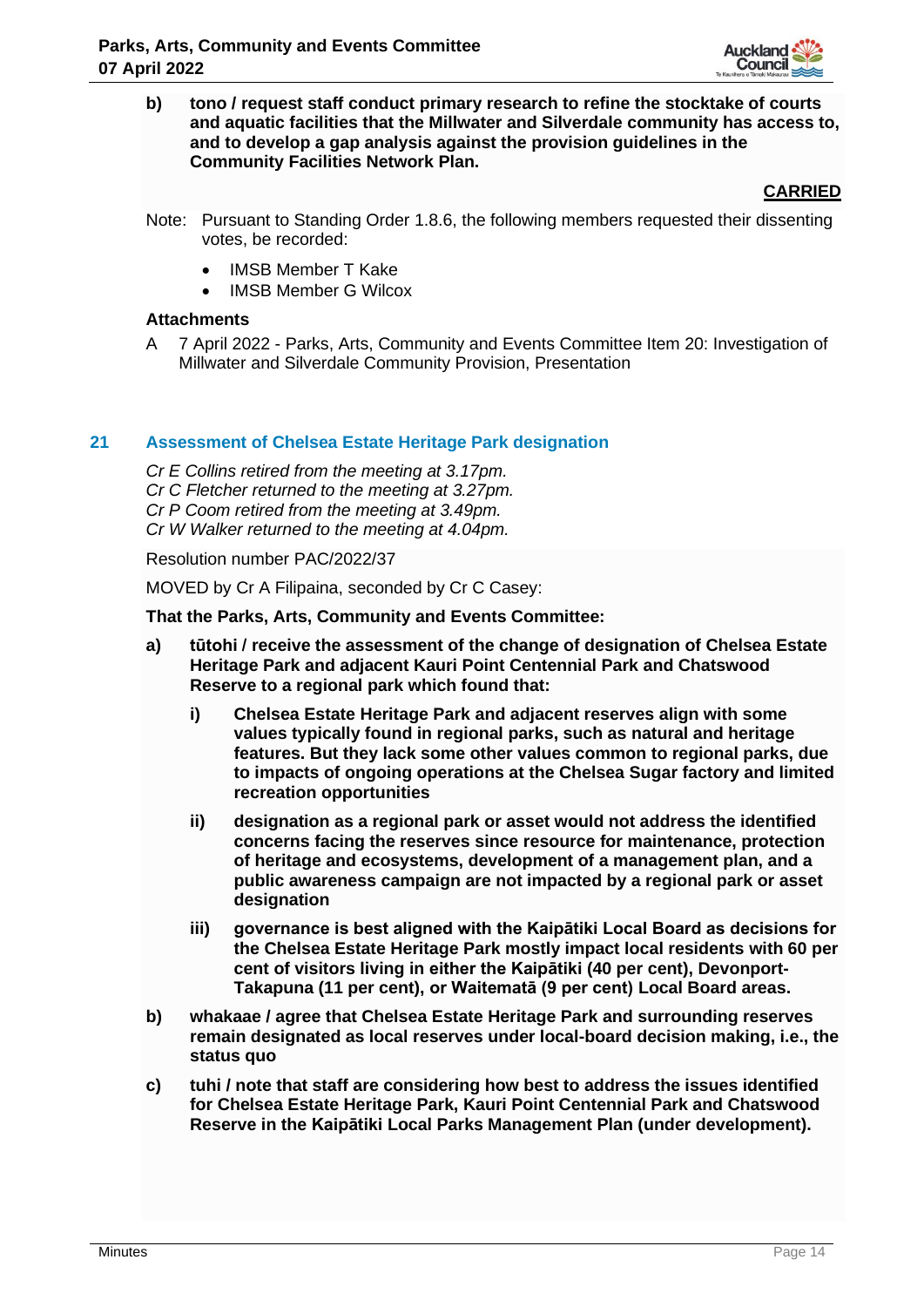

A division was called for, voting on which was as follows:

**For** Cr J Bartley Cr C Casey Deputy Mayor BC Cashmore Cr L Cooper Cr A Dalton Cr A Filipaina Mayor P Goff IMSB Member T Kake Cr D Newman Cr D Simpson IMSB Member G Wilcox Cr P Young **Against** Cr R Hills Cr C Fletcher Cr T Mulholland Cr S Stewart Cr W Walker Cr J Watson

**Abstained**

The motion was declared CARRIED by 12 votes to 6.

# **CARRIED**

Note: Pursuant to Standing Order 1.8.6, Cr D Newman requested his dissenting vote against clause b), be recorded.

## **22 Consideration of Extraordinary Items**

There was no consideration of extraordinary items.

## **23 Procedural motion to exclude the public**

Resolution number PAC/2022/38

MOVED by Cr A Filipaina, seconded by Cr C Casey:

**That the Parks, Arts, Community and Events Committee:**

**a) exclude the public from the following part(s) of the proceedings of this meeting.**

**The general subject of each matter to be considered while the public is excluded, the reason for passing this resolution in relation to each matter, and the specific grounds under section 48(1) of the Local Government Official Information and Meetings Act 1987 for the passing of this resolution follows.**

**This resolution is made in reliance on section 48(1)(a) of the Local Government Official Information and Meetings Act 1987 and the particular interest or interests protected by section 6 or section 7 of that Act which would be prejudiced by the holding of the whole or relevant part of the proceedings of the meeting in public, as follows:**

## **C1 CONFIDENTIAL: Proposed acquisition of land for a Neighbourhood Park in Flat Bush**

| Reason for passing this<br>resolution in relation to each<br>matter                                                                                                                   | Particular interest(s) protected<br>(where applicable)                                                                                                                                                                                                                                                                     | Ground(s) under section 48(1)<br>for the passing of this resolution                                                                                                                                |
|---------------------------------------------------------------------------------------------------------------------------------------------------------------------------------------|----------------------------------------------------------------------------------------------------------------------------------------------------------------------------------------------------------------------------------------------------------------------------------------------------------------------------|----------------------------------------------------------------------------------------------------------------------------------------------------------------------------------------------------|
| The public conduct of the part of<br>the meeting would be likely to<br>result in the disclosure of<br>information for which good<br>reason for withholding exists<br>under section 7. | $s7(2)(i)$ - The withholding of the<br>information is necessary to<br>enable the local authority to<br>carry on, without prejudice or<br>disadvantage, negotiations<br>(including commercial and<br>industrial negotiations).<br>In particular, the report contains<br>details regarding negotiations<br>not yet finalised | s48(1)(a)<br>The public conduct of the part of<br>the meeting would be likely to<br>result in the disclosure of<br>information for which good<br>reason for withholding exists<br>under section 7. |